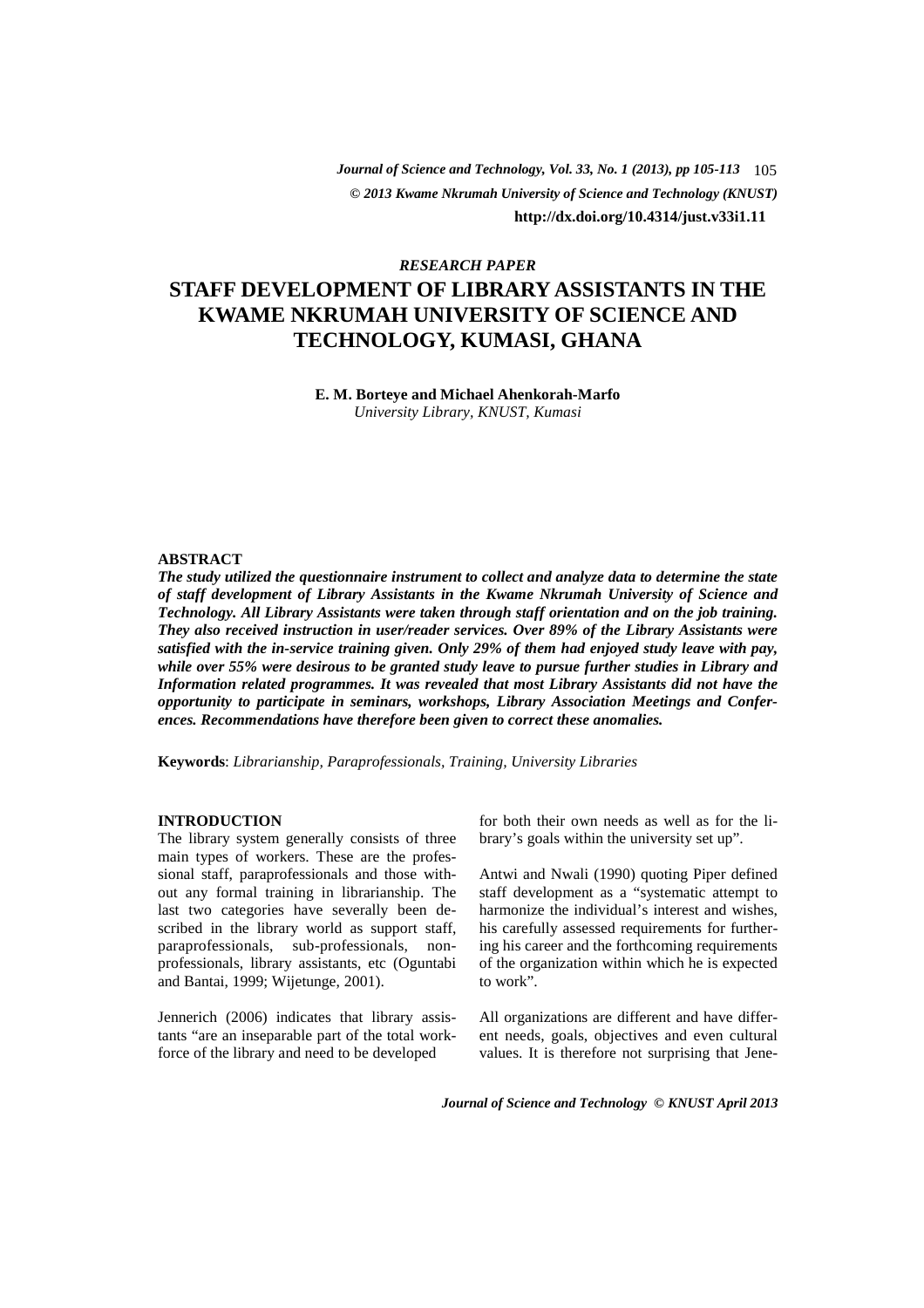rich (2006) states that if a library wants to ensure that it gets value for money and results are measurable then it is vital that it demonstrates commitment by providing staff with a clear direction. He continues that a library should consider the benefits of having a workforce plan, a staff development methodology, and have an understanding of the key competencies required by staff.

One of the most important things to realize as a library finds its way toward a defined, strategic plan of staff development is that no organization's culture can be changed overnight. Taking the long-term view, Jennerich (2006) advised that "the effects of a staff development and training programme are gradual and will only happen with sustained efforts and consistent attention. It is tempting to deliver short, intense blasts of training aimed at organizational problems or a group of employees. Patience, persistence and repetition, however, are the keys to engineering change and unlocking the potential within library staff members".

Cossham and Fields (2007) assert that, in practice, the choice of what continuing professional development (CPD) an individual needs and wants has to take into consideration the requirements of their current position and current employer, their own development and growth needs, plus the changing nature of the work.

The question to be answered is what training programmes- formal and informal- has the KNUST Library made available to these categories of staff and the extent to which the staff have availed themselves of the programmes.

Staff development over the years in the KNUST Library System has taken the form of staff orientations, in-service training, seminars, library use instruction, staff meetings and study leave for formal education in library studies.

This study is limited to library assistants in the KNUST Library System. It is aimed at;

1. Finding the staff development programmes

available in the KNUST Library System for library assistants.

- 2. Determining the extent to which staff have availed themselves of the programmes
- 3. Making recommendations to improve on the existing situation.

In his earlier work on professional staff development in the KNUST Library, Osei (1996) noted that constraints such as finance and time were among the many problems militating against professional staff development. Adanu (2007) corroborates this with the assertion that the greatest barrier to CPD of professional librarians in state-owned university libraries in Ghana is lack of financial assistance from the libraries or institutions. Though Osei and Adanu's studies were good they focused only on professional staff. No study has been done in respect of library assistants who constitute the largest portion of the Library's workforce, hence the need for this study.

### **METHODOLOGY**

The main data collection instrument adopted for this study was the questionnaire. Data for this study were collected in the month of April 2010 by the authors. The questions were closeended and required a yes or no or one response from a checklist of possible replies. The questions sought information in areas such as gender, age, educational background, work experience in the library, rank, whether respondents had any form of training since they were appointed, satisfaction with the training, usefulness of the training among others. Respondents were asked to tick, circle or underline the most appropriate option(s).

The census technique was employed to collect data for the study. This was mainly because the population was relatively small. The authors therefore deemed it appropriate to cover the entire population of the library assistants. A study in which a researcher attempts to collect data on each member of the population is known as a census (Gericke *et al*, 1996).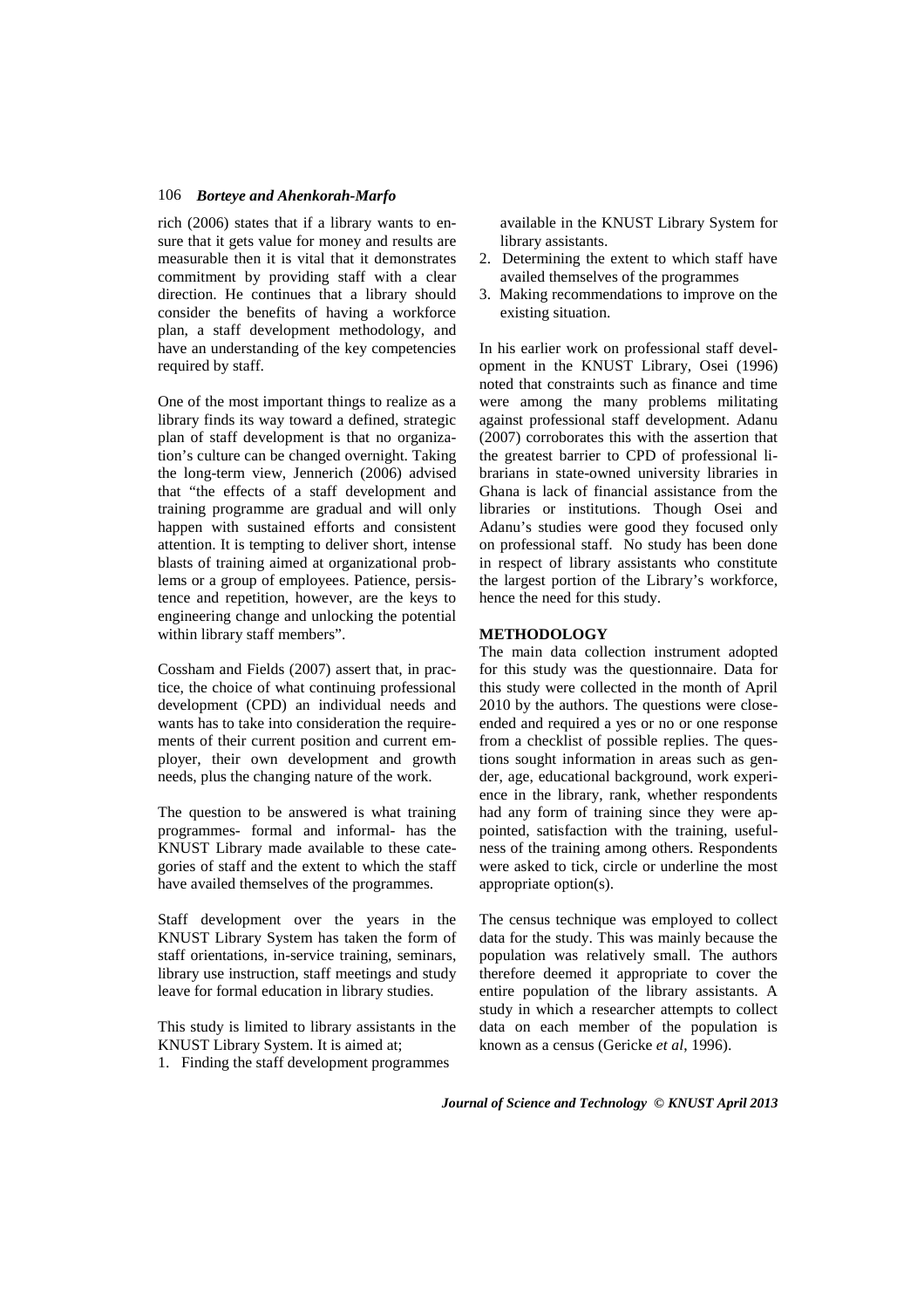In all 70 copies of the questionnaire were sent out to solicit data for this study. Out of the total, 58 copies of the questionnaire representing approximately 82% were returned for analysis. This analysis is therefore based on the responses from the 58 copies of questionnaire received from the respondents.

The Statistical Package for the Social Sciences (SPSS) was used for the analysis. Descriptive statistics were used to summarize the data. The data were presented in percentages using simple tables.

# **RESULTS AND DISCUSSION Age of respondents**

Table 1 below illustrates the statistics of the age of the respondents for the study. Those who are between the ages of 20 to 30 years dominated with 37.9%. This was followed by those between the ages of 31-40 with a percentage of 34.5. A large number of the Library's workforce (Library Assistants) as the table shows are below the age of 40. Only 12.1% of this category of workforce is nearing the age of compulsory retirement and this is healthy for the Library.

### **Educational background**

Table 2 presents statistics of the educational background of the Library Assistants working in the KNUST Library system. As illustrated in the table those with secondary education were 39 representing 67.2% of the population.

**Table 1: Age of respondents** 

| Age       | <b>Frequency</b> | <b>Percentage</b> |
|-----------|------------------|-------------------|
| $20 - 30$ | 22               | 37.9              |
| $31 - 40$ | 20               | 34.5              |
| $41 - 50$ | 9                | 15.5              |
| $51-60$   | 7                | 12.1              |
| Total     | 58               | 100               |

*Source: KNUST Library, 2010*

# *Staff development of Library Assistants ...* 107

Those with diploma were 13 representing 22.4%. Bachelor's degree holders were 4 representing 6.9%. The table indicates that a large proportion of the Library Assistants had secondary school education background with only a few having diplomas and bachelor degrees. This also means that many of the Library Assistants of the Library were yet to obtain a formal qualification in librarianship. This situation calls for intensified in-service training in order to manage the Library efficiently.

### **Designation of respondents**

Table 3 shows the statistics of the ranks of the respondents. As the table shows, those in the category of Junior Library Assistant had the highest frequency of 41, representing 70.6%. Library Assistant rank recorded 13.8%. Senior Library Assistant, Principal Library Assistant, Chief Library Assistant and Senior Technicians recorded 5.2, 5.2, 3.4 and 1.7 percent respectively. The statistics show that a greater part of the Library's workforce was currently in the Junior Library Assistant category. This group needs to upgrade their skills through further studies so that they can be promoted to senior rank positions to assume the mantle of leadership in the Library through continuous education.

### **Professional Experience**

The length of time respondents had worked in the library was considered very important to this study. This is because the more experienced respondents were the better they would be in a position to give accurate picture of staff development in the Library. The respondents were therefore asked to indicate the number of years that they had worked in the Library. Table 4 below summarizes the number of years that each of the respondents had worked in the Library. From table 4 Library Assistants who had worked in the Library between one and five years had the highest response rate of 46.6%. It was observed that there was a high turnover of the Junior Assistant category who constituted majority of the Library staff. This is mainly because many of the Junior Library Assistants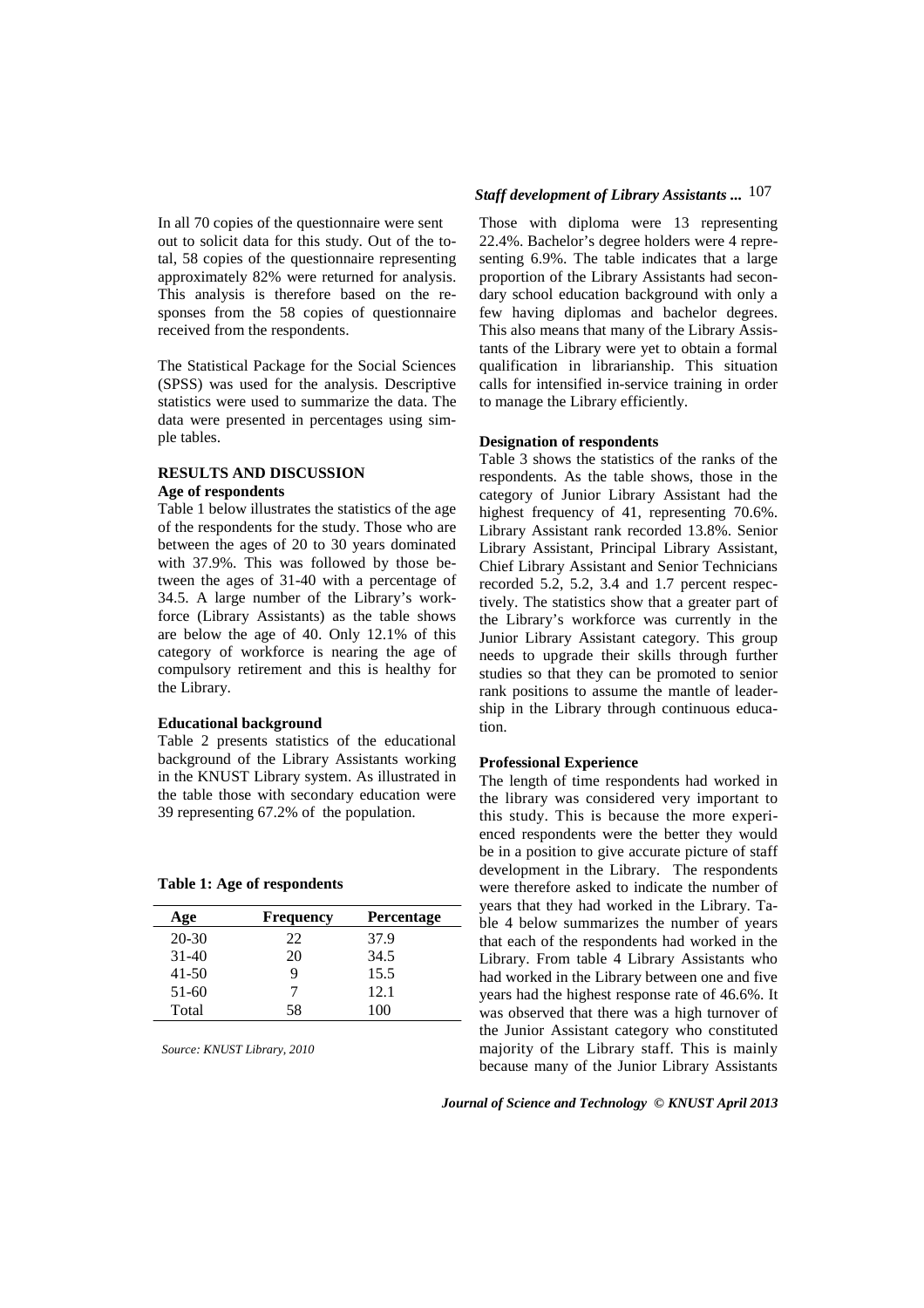only use the Library as a stepping stone. Some even turned down the opportunity to pursue Diploma in librarianship run by the Department of Library Studies in the University of Ghana, Legon. Others were interested in pursuing programmes such as Teacher Training, Nurses' Training and other degree programmes. All that such assistants did was to work whilst waiting to gain admission to their preferred programmes. This implies that the library always has to embark on in-service training to upgrade the skills of newly recruited staff of this category as the trained ones leave for further studies. The responses can be seen in table 4 below.

### **In-service training**

One of the essential things that institutions must consider is the continuous training of their

|  |  |  | Table 2: Educational background of respondents |
|--|--|--|------------------------------------------------|
|--|--|--|------------------------------------------------|

| <b>Educational background</b> | <b>Frequency</b> | <b>Percentage</b> |
|-------------------------------|------------------|-------------------|
| Secondary education           | 39               | 67.2              |
| Diploma                       | 13               | 22.4              |
| <b>Bachelors</b>              | 4                | 6.9               |
| <b>Masters</b>                |                  | 1.7               |
| No response                   |                  | 1.7               |
| Total                         | 58               | 100               |

*Source: KNUST Library, 2010*

| <b>Designation</b>             | <b>Frequency</b> | <b>Percentage</b> |
|--------------------------------|------------------|-------------------|
| Junior Library Assistant       | 41               | 70.6              |
| Library Assistant              | 8                | 13.8              |
| Senior Library Assistant       |                  | 5.2               |
| Principal Library Assistant    | 3                | 5.2               |
| <b>Chief Library Assistant</b> |                  | 3.5               |
| Senior Technician              |                  | 1.7               |
| Total                          | 58               | 100               |

### **Table 3: Ranks of the respondents**

*Source: KNUST Library, 2010*

| <b>Professional experience</b> | <b>Frequency</b> | <b>Percentage</b> |
|--------------------------------|------------------|-------------------|
| Less than 1 year               |                  | 6.9               |
| $1-5$ years                    |                  | 46.6              |
| $5-10$ years                   |                  | 13.8              |
| More than 10 years             | 18               | 31                |
| No response                    |                  |                   |
| Total                          | 58               | 100               |

*Source: KNUST Library, 2010*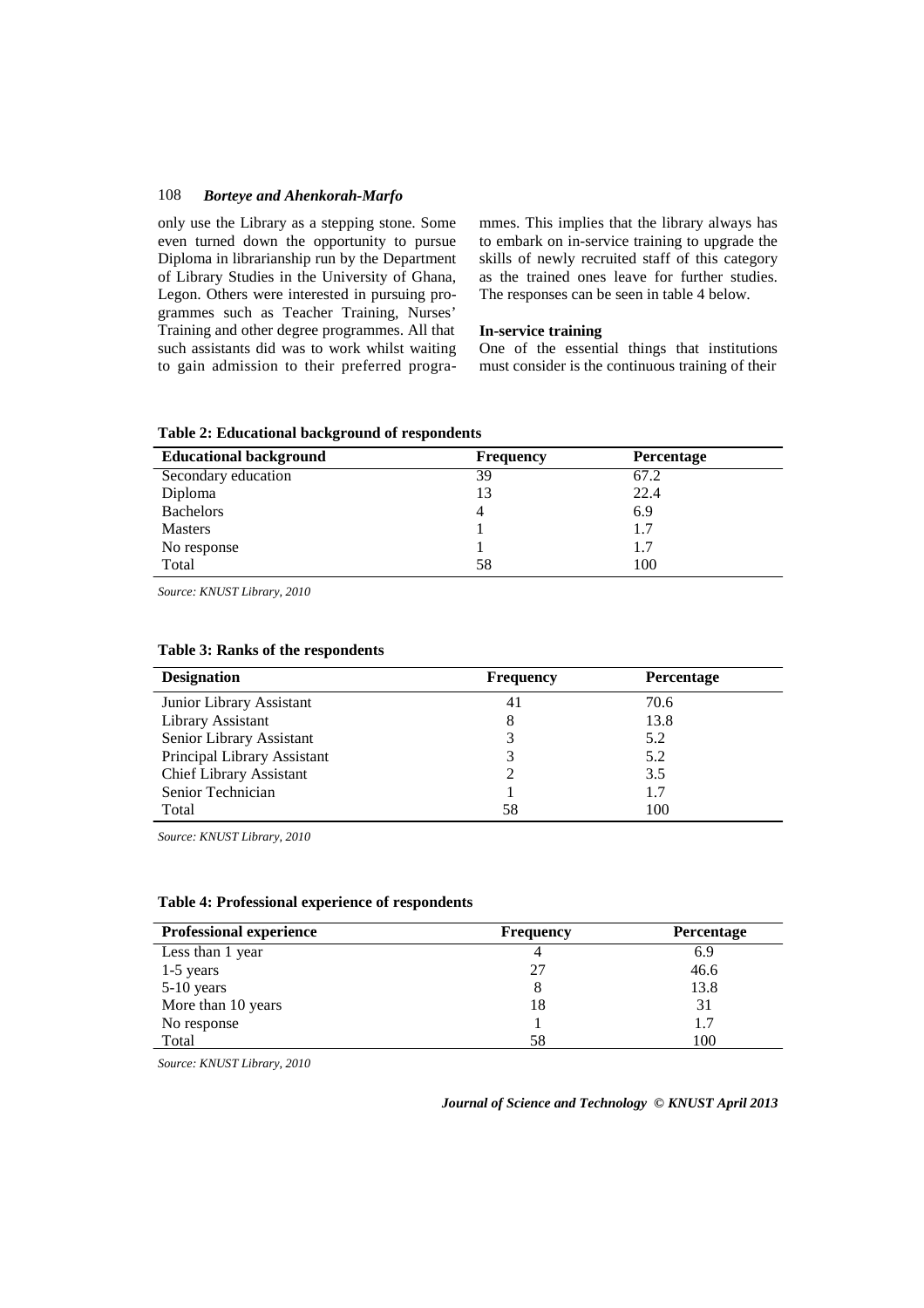their staff. This will ensure that the members of staff are well equipped to go about their duties daily without difficulties. In-service training for staff according to Antwi and Nwali (1990) is done with the view to achieving greater productivity. This question therefore sought to know from the respondents if the Library provided Library Assistants with in-service training. There was overwhelming response to this question. All the respondents answered in the affirmative. This is a positive development as those who have not had the opportunity to go for further studies were given the needed skills to go about their daily duties without difficulties.

#### **Type of in-service training**

There are several forms of training available to staff. For example staff orientation, instruction in shelving, instruction in reader services and others are usually organized for newly employed and sometimes those already on the job to upgrade their skills so that they can perform efficiently on the job. The intent here was to find out from the respondents the kind of training they had received since their appointment.

Table 5 illustrates their responses to this question. Those who mentioned orientation on appointment and staff meetings as the forms of training they received dominated with a percentage of 51.7. Those who received on the job training as the only form of training recorded the lowest percentage of 10.3. The percentages for the other responses can be seen in table 5. The reason that accounts for the overwhelming response given to orientation on appointment and staff meetings is that all staff meetings and orientation on appointment are mandatory. It is also worthy of note that all the respondents mentioned that they had received one form of training or the other.

Respondents were further asked to indicate the extent of their satisfaction with the training they received. Their responses are presented in table 6. As can be seen in the table those who stated that they were satisfied with the training

# *Staff development of Library Assistants...* 109

 provided recorded a percentage of 43.1. This was followed by those who stated that they were very satisfied. A non response rate of 10.3% was recorded for this question. Cumulatively 89.7% of the respondents had varying degrees of satisfaction with the training they received. The general satisfaction shown by respondents suggests that the in-service training programmes met their needs.

### **Frequency and usefulness of in-service training**

Table 7 below shows the responses given by the respondents regarding the frequency of the in-service training programmes. As can be seen in the table those who mentioned 'others' as their answer to this question had the highest frequency of 34 representing 58.6%. Some of the answers they gave for mentioning 'others' are as follows; 'once in a blue moon', 'as and when it is needed', 'once a while' among others. Sixteen respondents, representing 27.6% indicated that the training was done annually in the Library while 8.6% did not respond. The rest of the responses are indicated in table 7 below. In-service training is organized as and when it is necessary. It is therefore not surprising for many of the respondents to mention 'others' since in-service training is not organized regularly.

Respondents were further asked to indicate whether the training provided had been useful to them. This is illustrated in table 8. From the table it can be seen that those who stated that the training provided in the Library had been very useful to them recorded a percentage of 44.8. This was followed by those who mentioned that the training provided had been useful with a percentage of 41.4. There was a non response rate of 8.6%. The results depict that training provided in the Library to the Library Assistants has been generally useful to them.

# **Participation in Library Association Programmes**

Participation in the Ghana Library Association programmes is another way of complementing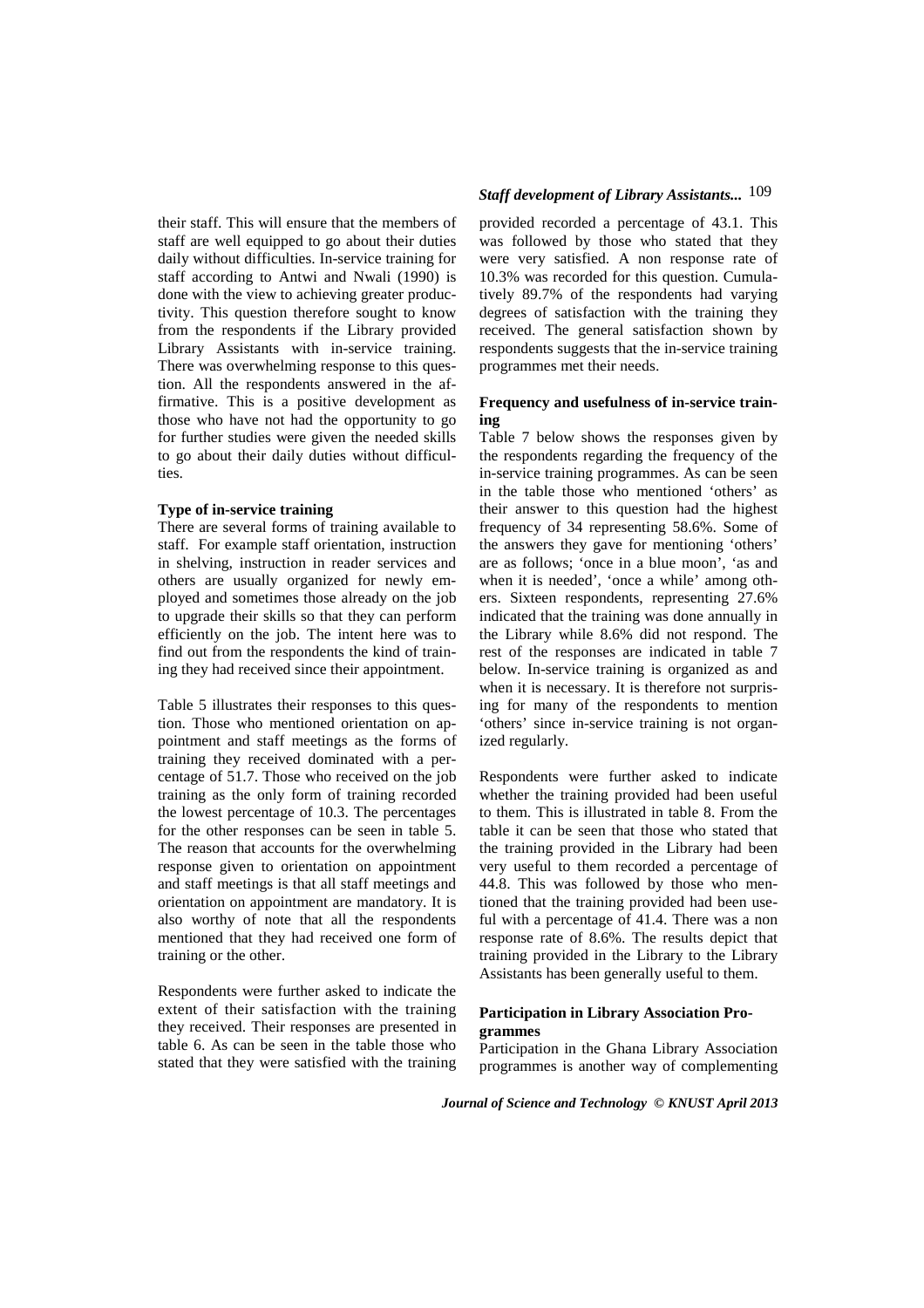### **Table 5: Type of training**

| <b>Type of training</b>                                                                                      | <b>Frequency</b> | Percentage |
|--------------------------------------------------------------------------------------------------------------|------------------|------------|
| Orientation on appointment and staff meetings                                                                | 30               | 51.7       |
| Orientation on appointment, instruction in shelving and automation<br>workshop                               | 10               | 17.3       |
| Orientation on appointment, instruction in shelving, instruction in<br>user services and on the job training | 12               | 20.7       |
| On the job training                                                                                          | 6                | 10.3       |
| Total                                                                                                        | 58               | 100        |

*Source: KNUST Library, 2010*

# **Table 6: Level of satisfaction**

| <b>Level of satisfaction</b> | <b>Frequency</b> | <b>Percentage</b> |
|------------------------------|------------------|-------------------|
| Very satisfied               | 23               | 39.7              |
| Satisfied                    | 25               | 43.1              |
| Fairly satisfied             |                  | 6.9               |
| No response                  | b                | 10.3              |
| Total                        | 58               | 100               |

*Source: KNUST Library, 2010*

| <b>Frequency of training</b> | <b>Frequency</b> | <b>Percentage</b> |
|------------------------------|------------------|-------------------|
| Annually                     | 16               | 27.6              |
| Semi-annually                |                  | 3.5               |
| Monthly                      |                  | 1.7               |
| Other                        | 34               | 58.6              |
| No response                  |                  | 8.6               |
| Total                        | 58               | 100               |

# **Table 7: Frequency of training**

*Source: KNUST Library, 2010*

the training given to members of staff of the Library. During such programmes members are able to learn new developments in the library and information profession in general from other participants through the sharing of knowledge.

asked to indicate whether they had attended any Ghana Library Association meetings before. Those who said that they had not attended any Library Association meetings before constituted 58.6%. Those who said they had attended such meetings before were 22 representing 37.9%. There was a non response rate of 3.5%. It is evident that quite a significant number of

It is in pursuit of this that respondents were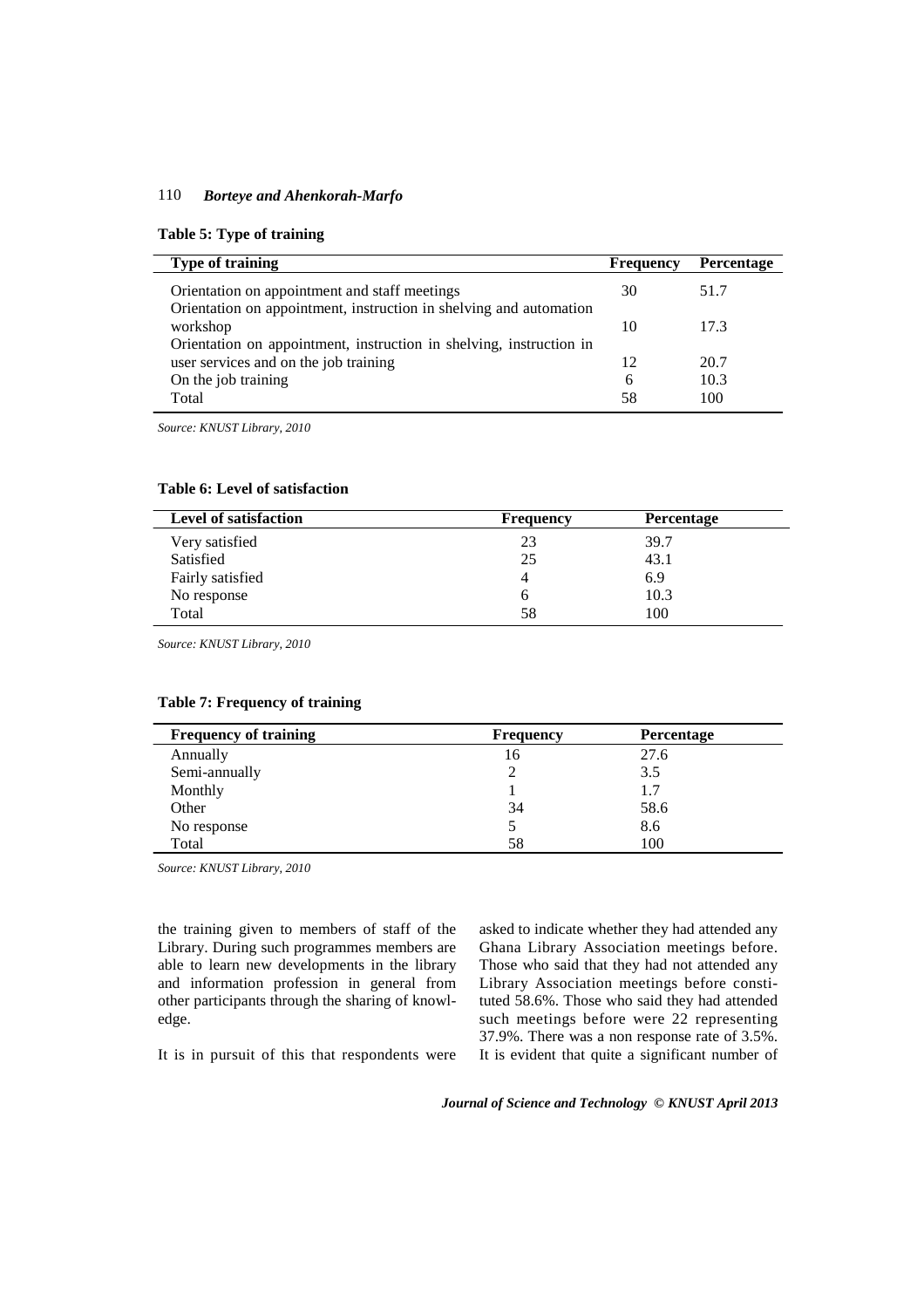| <b>Training</b> | <b>Frequency</b> | Percentage |
|-----------------|------------------|------------|
| Very useful     | 26               | 44.8       |
| Useful          | 24               | 41.4       |
| Fairly useful   |                  | 3.5        |
| Other           |                  | 1.7        |
| No response     |                  | 8.6        |
| Total           | 58               | 100        |

**Table 8: Usefulness of training** 

*Source: KNUST Library, 2010*

staff indicated that they had never attended any of such programmes organized by the Ghana Library Association. This is not surprising because such meetings and programmes are meant for only professional and paraprofessional staff. It is therefore necessary for the library administration to encourage the para -professionals category of the Library Assistants to take advantage of such programmes. This is because the junior category of the library assistants are not qualified members of the Ghana Library Association.

### **Study leave plans for Library Assistants**

Respondents were asked to indicate if they had been on study leave before. Those who said that they had not been on study leave before were 42 representing 72.4%. Those who had gone on study leave before were 15 representing 27.6%. This shows that a greater proportion of the library's workforce were yet to upgrade their skills professionally through formal education in the library school. The Library has a policy and schedule for study leave which all library assistants follow. This is to make sure that there is always an adequate number of staff at post for effective service delivery. Study leave is largely based on the Library's needs. What this means is that the KNUST administration would only grant study leave (with pay) to Library Assistants who are prepared to pursue programmes in librarianship or related disciplines, such as Book Industry and Computer Science.

A sequel to this question sought to know from the respondents especially those who had been on study leave before if they were on study leave with pay. Only 16 respondents representing 27.6% responded in the affirmative. The others representing 72.4% declined to answer this question.

### **Further education**

Respondents were asked to indicate whether they intend to go for further education. Those who indicated that they intend to further their education were 39 representing 67.2% with as little as 5.2% indicating that they did not intend to go for further studies. It can be inferred from the responses that a greater number of the respondents intend to further their education

A sequel to this question asked respondents to indicate which field they would pursue if they decided to go for further education. The responses are indicated in table 9. Those who said that they would go for librarianship recorded the highest percentage of 65.5. This was followed by those who indicated that they would opt for any information related career with a frequency of 12 representing 20.7%. The rest of the responses are presented in table 9 below. Several of those who chose librarianship explained further that they have come to love the profession and so the best thing for them to do was to continue with it. This sounds very encouraging, so steps should be taken by the staff involved and the library management to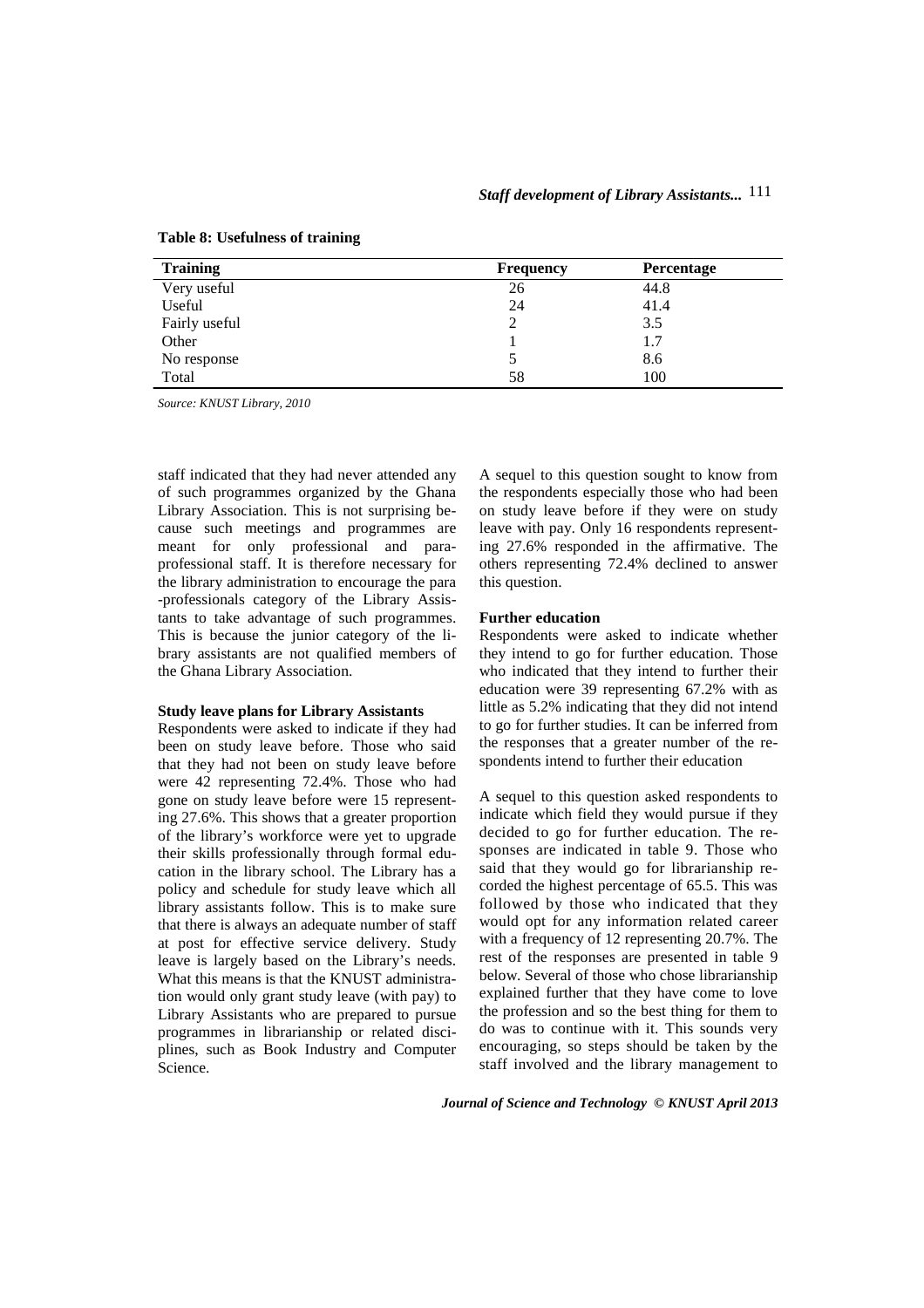ensure that their desires were achieved, especially when most of them indicated their desire to pursue library related programmes.

It must however be noted that job security may account for some of the respondents deciding to pursue librarianship even though they failed to state that. It is most likely that many would have sincerely mentioned professions other than librarianship. Some of those who opted to pursue other information related career indicated that not everyone can travel to Accra to pursue librarianship at the University of Ghana, Legon, the only institution in Ghana that offers that programme. Such respondents mentioned that they could also go in for Publishing Studies which is also related to the information profession, which is offered on KNUST campus. A few of them also mentioned Computer Science and Information Technology programmes as some of the careers they would like to pursue. This is also another positive development because majority of the Library Assistants expressed interest in further education as a means of upgrading their knowledge and skills. This shows that the future of the Library is very bright.

### **CONCLUSION**

This study was embarked upon to find out the training programmes available for Library Assistants in the KNUST Library System. The study discovered that training programmes exist for all Library Assistants. The training programmes include staff orientation on appointment, instruction in user-services and instruction in shelving among others. All Library

Assistants had benefited from one or two of the training programmes available. Again, a greater proportion of the Library Assistants had not gone on study leave before. Besides, many of the respondents as this study has shown do not have professional or even para-professional qualification in librarianship. Most of them expressed their willingness to further their education in librarianship or in any information related programmes so that they will become information professionals. It is believed that the findings and recommendations of this study can provide lessons for other university libraries in Africa.

### **RECOMMENDATIONS**

In the light of the foregoing, the following recommendations are being made;

It is recommended that the Library takes a second look at the training programmes organized in the Library in terms of the frequency and content. Some programmes like instruction in filing and shelving could be organized annually since they have direct impact on the retrieval of the Library's resources.

All Library Assistants should be encouraged and allowed to partake in the seminars and workshops organized in the Library for senior members.

Again, all senior staff category of the Library Assistants should be encouraged to take part in Library Association meetings, seminars, workshops and conferences. This will whip up their enthusiasm to go for further studies in librar-

| <b>Career</b>                  | <b>Frequency</b> | Percentage |
|--------------------------------|------------------|------------|
| Librarianship                  | 38               | 65.5       |
| Any information related career | 12               | 20.7       |
| Other                          |                  | 3.5        |
| No response                    | o                | 10.3       |
| Total                          | 58               | 100        |

*Source: KNUST Library, 2010*